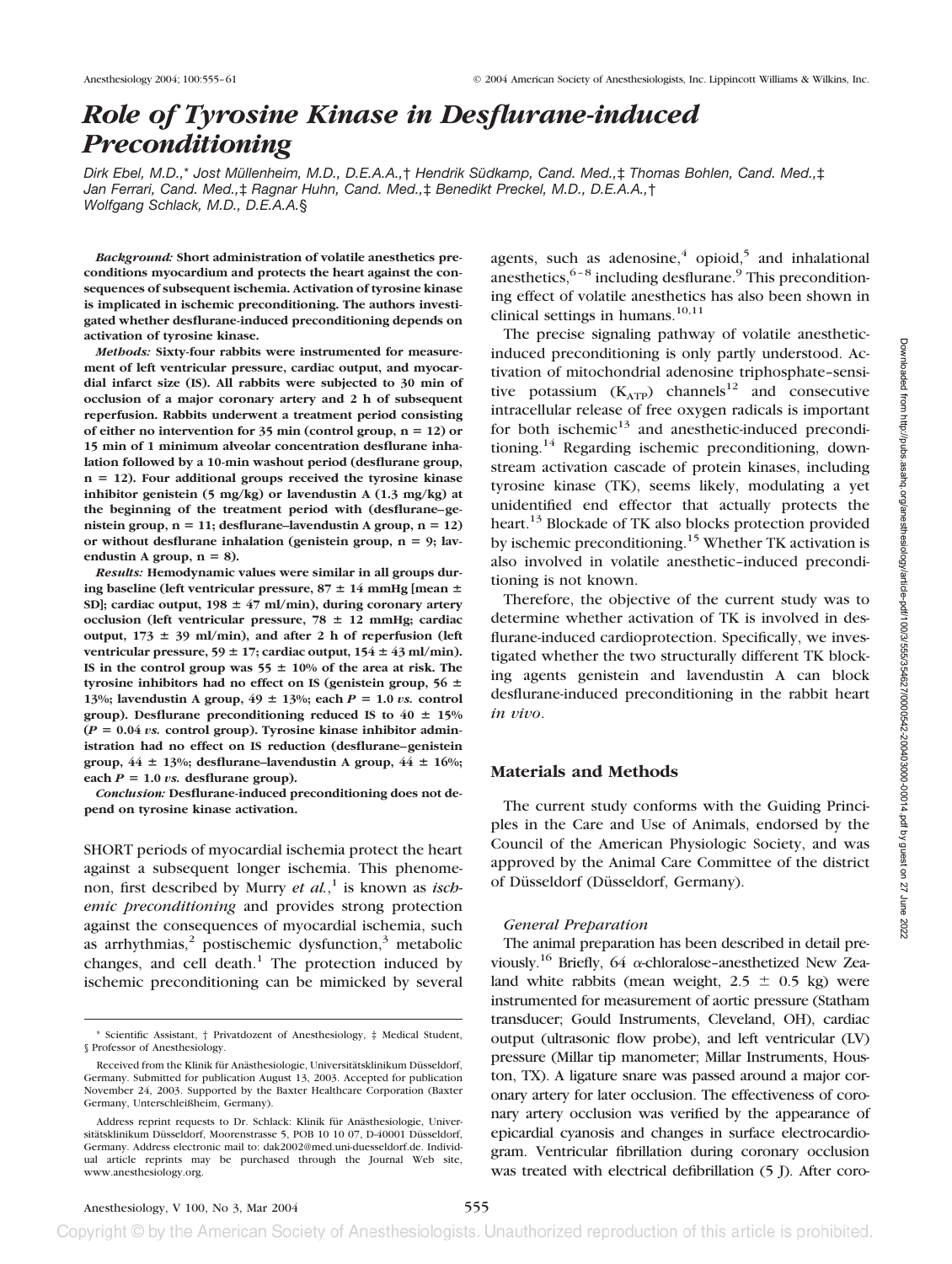

**Fig. 1. Experimental protocol. DMSO dimethyl sulfoxide (99.7%, the solvent of genistein and lavendustin A).**

nary occlusion, the snare occluder was released, and reperfusion was verified by the disappearance of epicardial cyanosis. Temperature was measured inside the pericardial cradle and maintained between 38.3° and 38.7°C by adjusting a heating pad and an infrared lamp.

### *Experimental Protocol*

The experimental protocol is shown in figure 1. Twenty minutes after completion of the surgical preparation, baseline measurements were performed and the animals received a TK blocker (genistein or lavendustin A) dissolved in 0.5 ml dimethyl sulfoxide (DMSO; 99.7%) or DMSO alone. All rabbits underwent 30 min of coronary artery occlusion followed by 2 h of reperfusion.

Twelve rabbits underwent the ischemia–reperfusion procedure without further treatment (control group). Rabbits in the desflurane group  $(n = 12)$  received the anesthetic in an end-tidal concentration of 8.9% (corresponding to 1 minimum alveolar concentration in rabbits)<sup>17</sup> for 15 min followed by a 10-min washout period. End-tidal desflurane concentrations were measured (Capnomac Ultima; Datex, Helsinki, Finland) and never exceeded 0.2 vol% at the beginning of coronary artery occlusion. In the desflurane-genistein  $(n = 11)$  and the desflurane-lavendustin A  $(n = 12)$  groups, 10 min before desflurane inhalation, the animals received the TK blocker genistein (5 mg/kg) or lavendustin A (1.3 mg/kg) intravenously. Two further groups were treated with genistein  $(n = 9)$  or lavendustin A  $(n = 8)$  without desflurane.

## *Infarct Size Assessment*

After 2 h of reperfusion, the heart was arrested by injection of potassium chloride solution into the left atrium and quickly excised. The area at risk size was then determined by Evans blue staining of the nonischemic area, and infarct size (IS) within the area at risk was

determined by triphenyltetrazolium chloride staining as described in detail previously.<sup>16</sup>

#### *Data Analysis*

Left ventricular pressure, its first derivative, the rate of pressure increase (dP/dt), aortic pressure, and cardiac output were recorded continuously on an ink recorder (Recorder 2800; Gould Inc., Cleveland, OH). The data were digitized using an analog-to-digital converter (Data Translation, Marlboro, MA) at a sampling rate of 500 Hz and were processed later on a personal computer.

### *Hemodynamic Variables*

Global systolic function was measured in terms of LV systolic pressure and maximum dP/dt. Global LV endsystole was defined as the point of minimum dP/dt, and LV end-diastole was defined as the beginning of the sharp upslope of the LV dP/dt tracing. The time constant of decrease in LV isovolumic pressure was used as an index of LV relaxation. Stroke volume was calculated from heart rate and cardiac output, rate pressure product from heart rate and LV peak systolic pressure, and systemic vascular resistance from mean aortic pressure and cardiac output, assuming a right atrial pressure of 0 mmHg in the open chest preparation.

## *Statistical Analysis*

Data are presented as mean  $\pm$  SD. Group differences were analyzed with use of the Student *t* test followed by the Bonferroni correction for multiple comparisons. Changes were considered statistically significant when the *P* value was less than 0.05.

## **Results**

### *Hemodynamic Variables*

Hemodynamic variables are summarized in figure 2 and table 1. During baseline recordings, no hemody-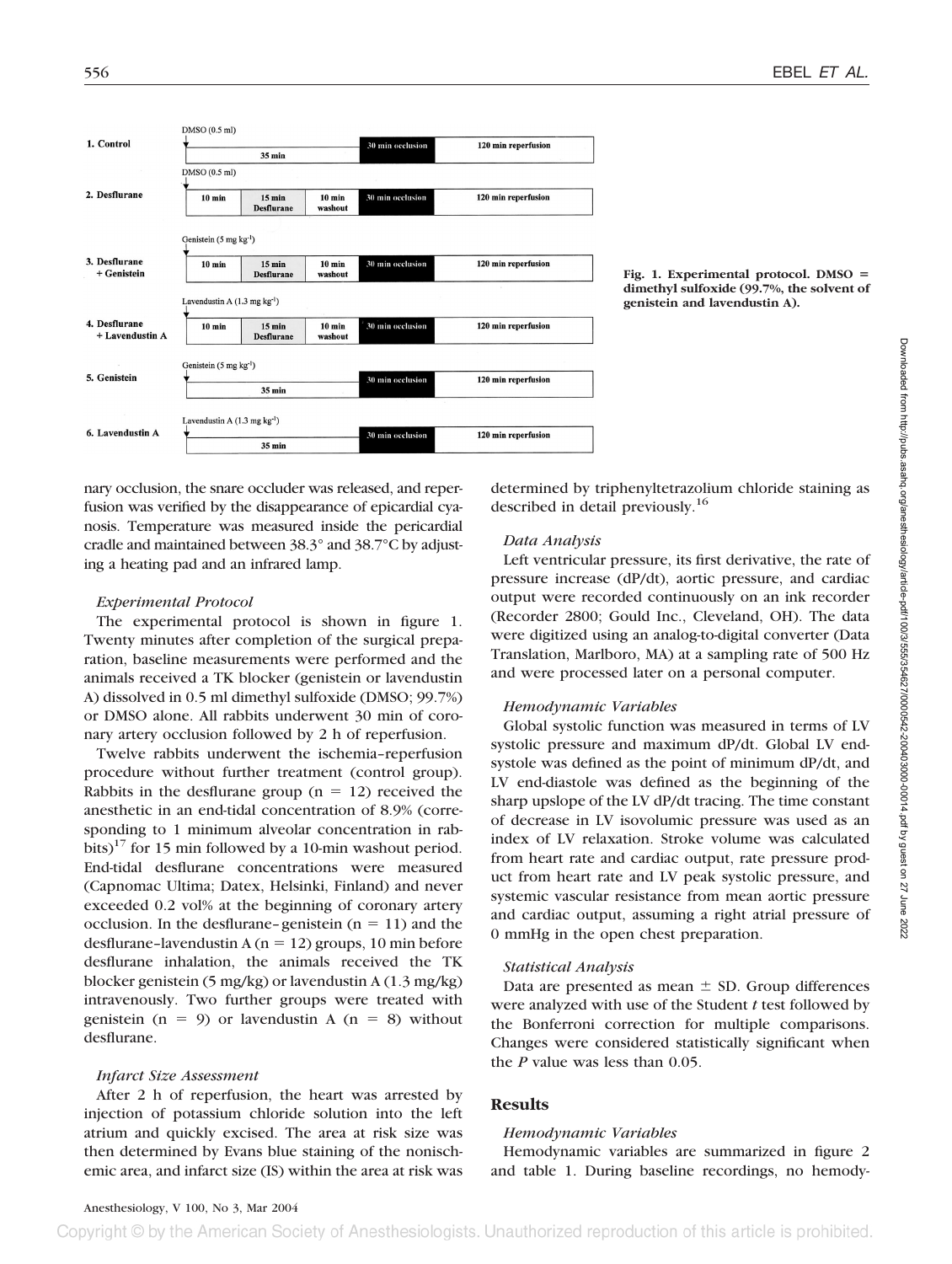





**Fig. 2. Line plots showing the time course of heart rate (HR), left ventricular peak systolic pressure (LVPSP), and cardiac output (CO) during experiments in the control, desflurane (Des), desflurane genistein (Des Gen), desflurane lavendustin A (Des Lav), genistein (Gen), and lavendustin A (Lav) groups.** Data are presented as mean  $\pm$  SD.  $^*P = 0.01$ , desflurane *versus*  $control. **bpm** = beats/min;  $occl.$  = occlusion.$ 

namic differences between the groups were detected. Administration of genistein and lavendustin A did not lead to hemodynamic differences between the study groups. During desflurane administration, LV peak systolic pressure (desflurane,  $64 \pm 20$  mmHg; control,  $95 \pm$ 10 mmHg;  $P = 0.01$ ) and systemic vascular resistance (desflurane,  $0.34 \pm 0.07$  mmHg · min · ml<sup>-1</sup>; control,  $0.51 \pm 0.11$  mmHg · min · ml<sup>-1</sup>;  $P = 0.01$ ) were reduced, whereas no effect on cardiac output was detected (desflurane,  $184 \pm 56$  ml/min; control,  $183 \pm 76$ 48 ml/min). There was a tendency toward increased heart rate during desflurane administration (desflurane,  $292 \pm 30$  beats/min; control,  $267 \pm 27$  beats/min), but this did not reach statistical significance.

#### *Area at Risk and Infarct Size*

The mean LV dry weight of all hearts studied was  $0.70 \pm 0.15$  g, with no differences between the groups. The mean ischemic–reperfused area (area at risk) was 0.19  $\pm$  0.07 g and constituted 27  $\pm$  7% of the left ventricle (data from the individual groups are given in table 2). The results of the IS measurements are shown in figure 3. Anesthetic preconditioning with desflurane reduced IS from 55  $\pm$  10% of the area at risk (control group) to  $40 \pm 15\%$  (desflurane,  $P = 0.04$  *vs.* control).

This reduction was not influenced by pretreatment with the TK blockers genistein (desflurane–genistein,  $44 \pm$ 13%;  $P = 1.0$  *vs.* desflurane) and lavendustin A (desflurane–lavendustin A,  $44 \pm 16\%$ ;  $P = 1.0$  *vs.* desflurane). Treatment with genistein and lavendustin A alone had no effect on IS (genistein,  $56 \pm 13\%$ ;  $P = 1.0$  *vs.* control; lavendustin A,  $49 \pm 13$ ;  $P = 1.0$  *vs.* control).

#### **Discussion**

The main finding of our study is that two structurally different inhibitors of TK do not block the cardioprotective effect of desflurane-induced preconditioning in the rabbit heart *in vivo*. Therefore, desflurane-induced preconditioning is independent of TK activation.

The mechanism of protection by ischemic or anesthetic induced preconditioning is not fully understood. However, some steps in the signal transduction have been elucidated. Ischemic preconditioning depends on the opening of mitochondrial  $K_{ATP}$  channels.<sup>12,18</sup> Volatile anesthetics have also been shown to activate  $K_{ATP}$ channels, thereby inducing myocardial protection.<sup>19</sup> The mitochondrial  $K_{ATP}$  channel was considered to be the end-effector of ischemic preconditioning until Pain *et al.*<sup>13</sup> demonstrated that opening of mitochondrial  $K_{ATP}$  channels is a trigger rather than a mediator of preconditioning, which leads to release of free oxygen radicals, inducing further steps in the signal transduction cascade. Müllenheim *et al.*<sup>14</sup> recently showed that anesthetic preconditioning with isoflurane also depends on the release of free oxygen radicals.

Another step in the signal transduction cascade that is shared by ischemia- and anesthetic-induced preconditioning is the activation of protein kinase C (PKC).<sup>18,20</sup> Direct stimulation of PKC mimics $21$  and specific blockade of PKC abolishes $^{22}$  the preconditioning-induced protection. There is evidence identifying PKC as a mediator rather than a trigger of protection, and, therefore, the activation of PKC is most likely downstream of mitochondrial  $K_{ATP}$  channel opening.<sup>18,22</sup> Activation of PKC is closely related to protein TK phosphorylation, and evidence has been reported that TKs can be upstream of.<sup>23,24</sup> parallel to,<sup>15,25,26</sup> or downstream of PKC.<sup>21,27</sup> TKs also play an important role in the signal transduction cascade of ischemic preconditioning, and TK inhibition has been shown to block cardioprotection.<sup>21,28</sup> However, the role of TK activation and its relation to PKC seems to depend on the species and the severity of the preconditioning stimulus. Valhaus *et al.*<sup>26</sup> demonstrated in pigs that a combined inhibition of PKC and TK is needed to sufficiently block cardioprotection of ischemic preconditioning. Fryer *et al.*<sup>15</sup> successfully abolished cardioprotection induced by one 5-min cycle of preconditioning ischemia using genistein but failed to abrogate preconditioning by three 5-min cycles of ischemia in rats.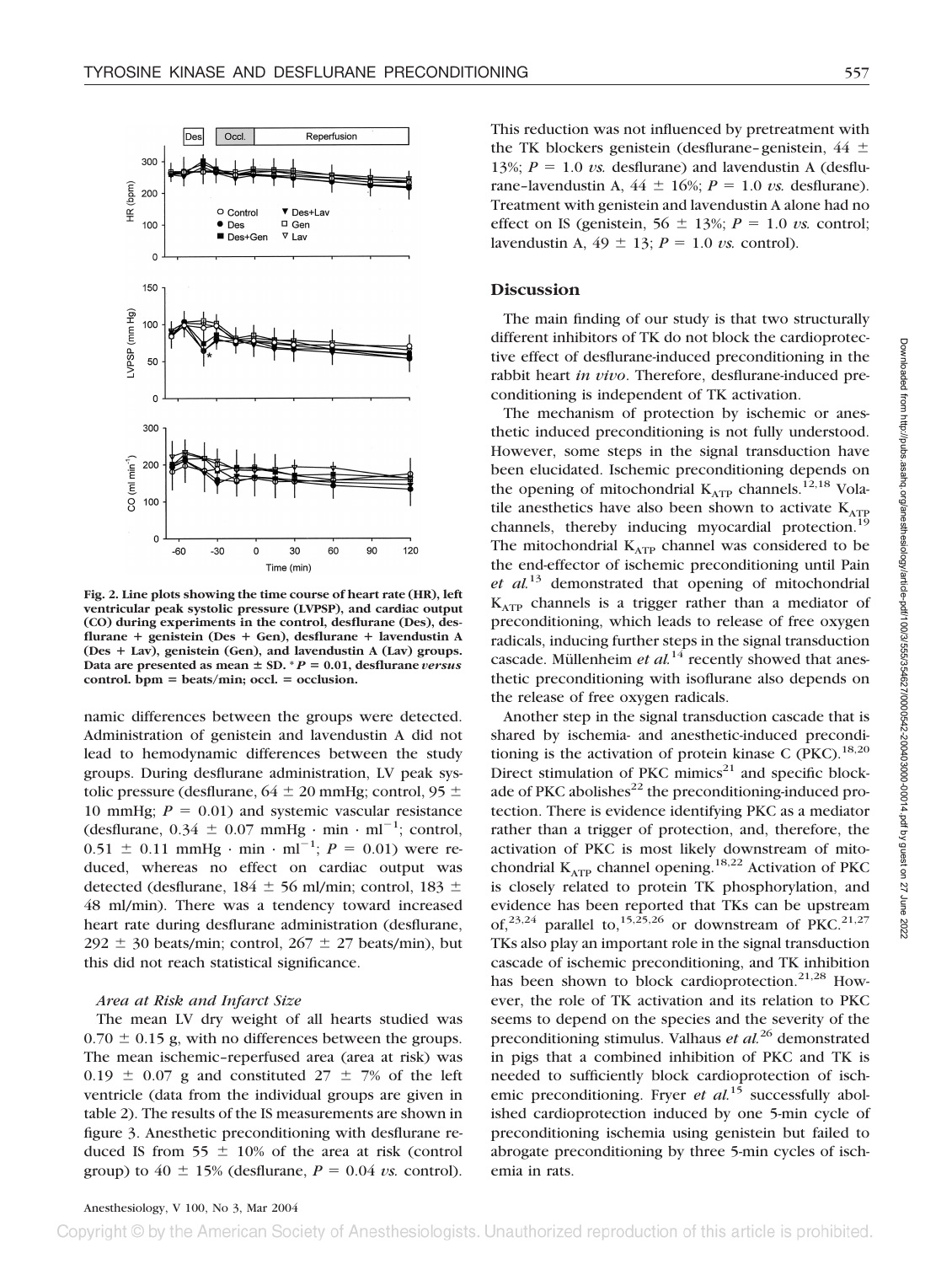#### **Table 1. Hemodynamic Variables**

|                                                | <b>Baseline</b>    | Inhibitor          | Desflurane         | Washout            |
|------------------------------------------------|--------------------|--------------------|--------------------|--------------------|
| LVEDP, mmHq                                    |                    |                    |                    |                    |
| Control                                        | $2.6 \pm 1.1$      | $3.1 \pm 1.4$      | $3.4 \pm 1.5$      | $3.5 \pm 1.5$      |
| Desflurane                                     | $3.0 \pm 1.4$      | $2.5 \pm 1.3$      | $1.5 \pm 0.9$      | $2.3 \pm 1.2$      |
| Desflurane-genistein                           | $2.5 \pm 1.2$      | $2.3 \pm 0.9$      | $2.0 \pm 1.4$      | $2.5 \pm 0.9$      |
| Desflurane-lavendustin A                       | $3.0 \pm 1.1$      | $3.1 \pm 1.1$      | $2.7 \pm 1.4$      | $3.0 \pm 1.4$      |
| Genistein                                      | $2.4 \pm 0.9$      | $2.2 \pm 1.2$      | $2.4 \pm 0.9$      | $2.0 \pm 1.0$      |
| Lavendustin A                                  | $2.3 \pm 0.9$      | $2.3 \pm 0.6$      | $2.0 \pm 0.9$      | $2.7 \pm 1.4$      |
| $dPdt_{max}$ , mmHg/s                          |                    |                    |                    |                    |
| Control                                        | $3,555 \pm 1,064$  | $4,453 \pm 880$    | $4,357 \pm 944$    | $4,460 \pm 725$    |
| Desflurane                                     | $3,695 \pm 987$    | $4,594 \pm 983$    | $2,818 \pm 1,251$  | $3,515 \pm 1,113$  |
| Desflurane-genistein                           | $3,696 \pm 825$    | $4,574 \pm 1,076$  | $3,263 \pm 1,107$  | $3,907 \pm 1,130$  |
| Desflurane-lavendustin A                       | $4,081 \pm 1,000$  | $4.299 \pm 818$    | $2.743 \pm 1.065$  | $3.075 \pm 647$    |
| Genistein                                      | $3,681 \pm 1,094$  | $4,556 \pm 940$    | $4,859 \pm 964$    | $4,700 \pm 1,129$  |
| Lavendustin A                                  | $3.789 \pm 858$    | 4,188 $\pm$ 744    | $4,434 \pm 785$    | $4.269 \pm 852$    |
| dPdt <sub>min</sub> , mmHg/s                   |                    |                    |                    |                    |
| Control                                        | $-3,084 \pm 1,017$ | $-3,994 \pm 787$   | $-3,761 \pm 829$   | $-3,984 \pm 722$   |
| Desflurane                                     | $-3,288 \pm 1,043$ | $-4,239 \pm 1,006$ | $-2,342 \pm 1,256$ | $-3,111 \pm 1,018$ |
| Desflurane-genistein                           | $-3,159 \pm 778$   | $-4,245 \pm 1,055$ | $-2,865 \pm 1,031$ | $-3,206 \pm 658$   |
| Desflurane-lavendustin A                       | $-3,418 \pm 935$   | $-3,868 \pm 734$   | $-2,208 \pm 963$   | $-2,681 \pm 761$   |
| Genistein                                      | $-2,986 \pm 969$   | $-4,225 \pm 916$   | $-4,396 \pm 1,086$ | $-4,284 \pm 1,167$ |
| Lavendustin A                                  | $-3,590 \pm 1,208$ | $-4,352 \pm 1,146$ | $-4,316 \pm 1,162$ | $-4,084 \pm 1,193$ |
| SVR, mmHg $\cdot$ min $\cdot$ ml <sup>-1</sup> |                    |                    |                    |                    |
| Control                                        | $0.44 \pm 0.09$    | $0.49 \pm 0.12$    | $0.51 \pm 0.11$    | $0.52 \pm 0.13$    |
| Desflurane                                     | $0.43 \pm 0.13$    | $0.50 \pm 0.13$    | $0.34 \pm 0.07*$   | $0.51 \pm 0.14$    |
| Desflurane-genistein                           | $0.42 \pm 0.15$    | $0.46 \pm 0.10$    | $0.33 \pm 0.06$    | $0.46 \pm 0.12$    |
| Desflurane-lavendustin A                       | $0.41 \pm 0.11$    | $0.42 \pm 0.08$    | $0.34 \pm 0.09$    | $0.48 \pm 0.07$    |
| Genistein                                      | $0.41 \pm 0.15$    | $0.44 \pm 0.09$    | $0.49 \pm 0.13$    | $0.50 \pm 0.11$    |
| Lavendustin A                                  | $0.39 \pm 0.08$    | $0.42 \pm 0.09$    | $0.46 \pm 0.10$    | $0.45 \pm 0.11$    |
| $\tau$ , ms                                    |                    |                    |                    |                    |
| Control                                        | $18 \pm 3$         | $16 \pm 2$         | $16 \pm 2$         | $16 \pm 2$         |
| Desflurane                                     | $17 \pm 3$         | $17 \pm 4$         | $18 \pm 9$         | $17 \pm 3$         |
| Desflurane-genistein                           | $16 \pm 3$         | $15 \pm 3$         | $16 \pm 8$         | $17 \pm 4$         |
| Desflurane-lavendustin A                       | $16 \pm 3$         | $17 \pm 4$         | $17 \pm 5$         | $20 \pm 4$         |
| Genistein                                      | $20 \pm 5$         | $17 \pm 3$         | $16 \pm 3$         | $16 \pm 3$         |
| Lavendustin A                                  | $16 \pm 4$         | $16 \pm 2$         | $17 \pm 3$         | $16 \pm 4$         |

In the current investigation, pretreatment with 8.9% end-tidal desflurane for 15 min reduced IS by 28% in comparison with controls, thereby confirming previous studies of desflurane-induced preconditioning.<sup>9,29</sup> However, Piriou *et al.*<sup>9</sup> found a much more profound protection by desflurane preconditioning (IS reduction from 54% to 16% of the area at risk) in a similar *in vivo* rabbit heart model. The only relevant difference in experimental protocol was the duration of 30 min of desflurane preconditioning *versus* 15 min in our study. This may explain the differences in the resulting protection. There are also differences in anesthesia (ketamine–xylazine *vs.*  $\alpha$ -chloralose), body temperature (39.0°–40.5° *vs.* 38.3°– 38.7°C), and fluid replacement (hetastarch *vs.* normal saline) between the two studies. These differences may also have affected the resulting protection by anesthetic preconditioning. Interestingly, the same study by Piriou *et al.* could not detect an effect of sevoflurane preconditioning as it was shown by Müllenheim *et al.*<sup>30</sup> from our laboratory and by other investigators.<sup>31,32</sup> Desflurane washout time was also different between the two studies (15 min *vs.* 10 min in our study). Because end-tidal desflurane concentration did not exceed 0.2 vol% at the beginning of coronary artery occlusion, a remaining effect of desflurane during ischemia can be excluded. In the current study, the administration of two structurally different TK inhibitors, *i.e.*, genistein and lavendustin A, did not affect the protection of desflurane-induced preconditioning. This could be an indication for a different downstream mechanism of anesthetic preconditioning compared with ischemic preconditioning. There are no studies available that directly compare signal transduction of ischemic and anesthetic preconditioning. Although it has been shown that both mechanisms involve opening of mitochondrial  $K_{ATP}$  channels,<sup>12,18,19</sup> probably followed by intracellular release of free oxygen radicals<sup>13,14</sup> and PKC activation,<sup>18,20</sup> it remains unclear whether downstream mechanisms are also similar. A limitation of our study is the lack of a positive control showing that, also under our experimental conditions, TK activation leads to a preconditioning effect and/or blockade of TK abolishes preconditioning. However, the

(continues)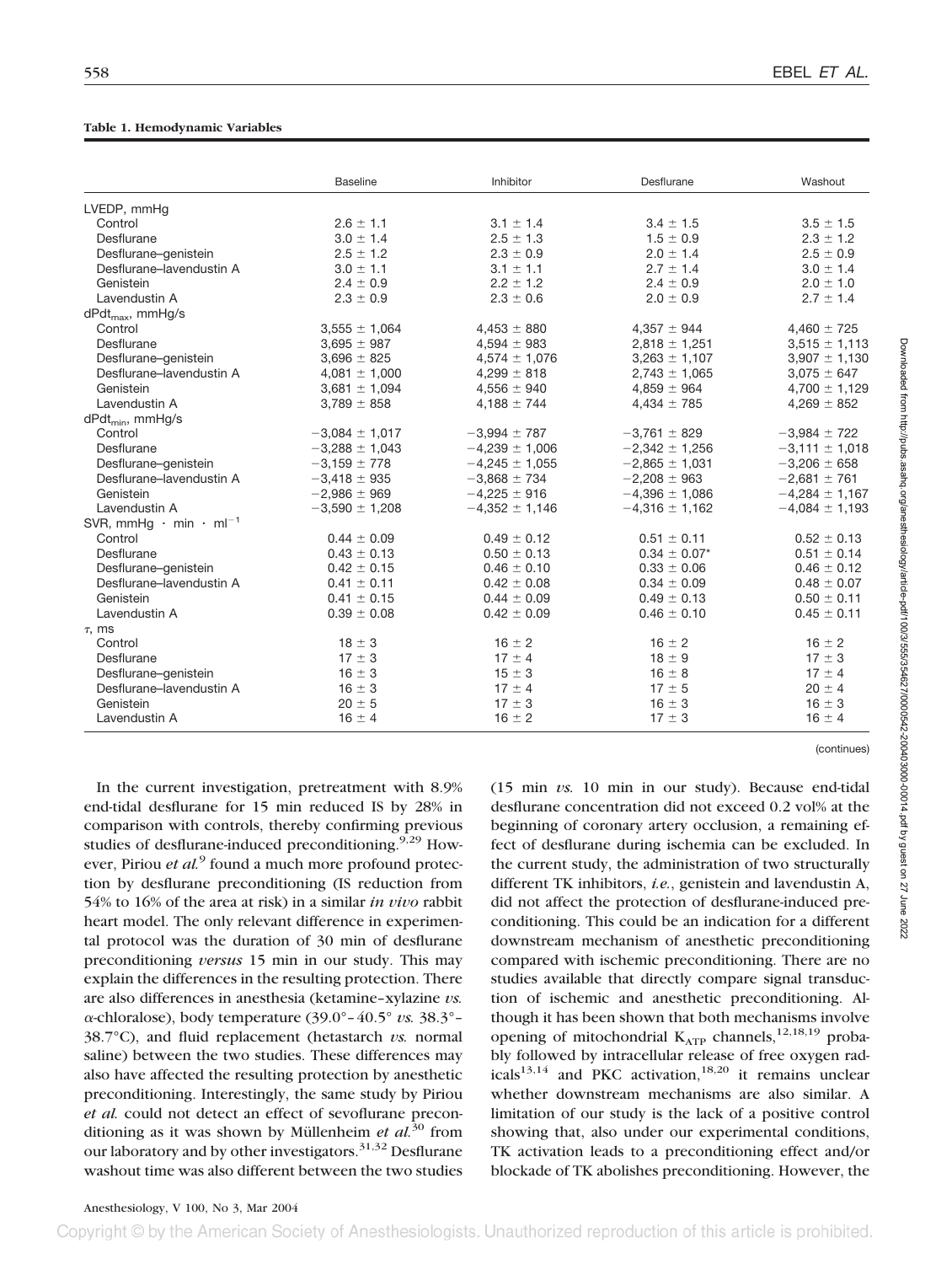|  |  | Table 1. (Continued) |
|--|--|----------------------|
|--|--|----------------------|

| Occlusion<br>Reperfusion |                  |                    |                    |                    |                  |
|--------------------------|------------------|--------------------|--------------------|--------------------|------------------|
| $15$ min                 | 29 min           | 15 min             | 30 min             | 60 min             | 120 min          |
|                          |                  |                    |                    |                    |                  |
| $4.0 \pm 1.6$            | $3.6 \pm 1.7$    | $3.6 \pm 1.2$      | $3.1 \pm 1.1$      | $3.4 \pm 1.1$      | $3.6 \pm 1.0$    |
| $3.2 \pm 1.7$            | $3.0 \pm 1.6$    | $2.6 \pm 1.4$      | $2.6 \pm 1.2$      | $2.6 \pm 1.1$      | $2.4 \pm 1.0$    |
| $3.9 \pm 2.4$            | $3.0 \pm 1.2$    | $2.4 \pm 1.1$      | $2.3 \pm 1.0$      | $2.4 \pm 1.1$      | $2.4 \pm 1.1$    |
| $4.2 \pm 2.1$            | $3.4 \pm 2.1$    | $2.8 \pm 1.1$      | $2.6 \pm 1.0$      | $2.5 \pm 1.2$      | $2.8 \pm 1.3$    |
| $3.6 \pm 2.9$            | $3.1 \pm 1.4$    | $2.9 \pm 2.0$      | $3.2 \pm 1.8$      | $2.7 \pm 1.4$      | $2.8 \pm 1.7$    |
| $3.2 \pm 1.4$            | $2.8 \pm 1.3$    | $2.4 \pm 1.2$      | $2.6 \pm 0.8$      | $2.6 \pm 0.6$      | $2.5 \pm 0.6$    |
| $3,140 \pm 565$          | $3,397 \pm 706$  | $2,916 \pm 797$    | $2,828 \pm 785$    | $2,765 \pm 778$    | $2,718 \pm 818$  |
| $3,013 \pm 726$          | $3,175 \pm 652$  | $2,802 \pm 733$    | $2,730 \pm 823$    | $2,427 \pm 823$    | $1,952 \pm 806$  |
| $3,669 \pm 1,123$        | $3,735 \pm 907$  | $2,824 \pm 898$    | $2,712 \pm 800$    | $2,643 \pm 846$    | $2,191 \pm 748$  |
| $3,093 \pm 1,136$        | $3,113 \pm 906$  | $2,696 \pm 661$    | $2,541 \pm 630$    | $2,326 \pm 608$    | $1,966 \pm 843$  |
| $3,537 \pm 1,099$        | $4,020 \pm 831$  | $3,476 \pm 769$    | $3,229 \pm 849$    | $2,640 \pm 931$    | $2,138 \pm 820$  |
| $3,222 \pm 741$          | $3,619 \pm 737$  | $3,215 \pm 383$    | $3,269 \pm 314$    | $3,098 \pm 672$    | $2,493 \pm 720$  |
| $-2,836 \pm 466$         | $-2,901 \pm 621$ | $-2,779 \pm 1,221$ | $-2,544 \pm 938$   | $-2,517 \pm 1,134$ | $-2,436 \pm 880$ |
| $-2,630 \pm 618$         | $-2,708 \pm 737$ | $-2,516 \pm 765$   | $-2,410 \pm 922$   | $+2,150 \pm 945$   | $-1,540 \pm 906$ |
| $-2,838 \pm 725$         | $-2,845 \pm 372$ | $-2,266 \pm 679$   | $-2,244 \pm 705$   | $-2,225 \pm 779$   | $-2,804 \pm 772$ |
| $-2,533 \pm 782$         | $-2,439 \pm 616$ | $-2,187 \pm 675$   | $-2,039 \pm 710$   | $-1,804 \pm 750$   | $-1,365 \pm 700$ |
| $-3,161 \pm 757$         | $-3,354 \pm 858$ | $-2,985 \pm 931$   | $-2,903 \pm 1,008$ | $-2,294 \pm 1,076$ | $-1,800 \pm 996$ |
| $-2,960 \pm 570$         | $-3,052 \pm 746$ | $-2,874 \pm 443$   | $-2,898 \pm 434$   | $-2,757 \pm 722$   | $-2,159 \pm 750$ |
| $0.48 \pm 0.08$          | $0.48 \pm 0.10$  | $0.45 \pm 0.10$    | $0.42 \pm 0.10$    | $0.40 \pm 0.08$    | $0.34 \pm 0.06$  |
| $0.49 \pm 0.11$          | $0.47 \pm 0.09$  | $0.45 \pm 0.09$    | $0.45 \pm 0.11$    | $0.44 \pm 0.14$    | $0.36 \pm 0.12$  |
| $0.41 \pm 0.09$          | $0.40 \pm 0.09$  | $0.35 \pm 0.05$    | $0.35 \pm 0.05$    | $0.34 \pm 0.07$    | $0.31 \pm 0.06$  |
| $0.44 \pm 0.10$          | $0.41 \pm 0.09$  | $0.38 \pm 0.09$    | $0.38 \pm 0.09$    | $0.35 \pm 0.06$    | $0.31 \pm 0.05$  |
| $0.43 \pm 0.10$          | $0.44 \pm 0.09$  | $0.42 \pm 0.08$    | $0.44 \pm 0.12$    | $0.39 \pm 0.09$    | $0.33 \pm 0.07$  |
| $0.42 \pm 0.08$          | $0.44 \pm 0.09$  | $0.41 \pm 0.09$    | $0.40 \pm 0.09$    | $0.38 \pm 0.09$    | $0.37 \pm 0.10$  |
| $20 \pm 3$               | $19 \pm 3$       | $18 \pm 4$         | $18 \pm 3$         | $19 \pm 3$         | $20 \pm 4$       |
| $20 \pm 4$               | $20 \pm 5$       | $20 \pm 5$         | $21 \pm 5$         | $21 \pm 7$         | $25 \pm 8$       |
| $19 \pm 5$               | $18 \pm 5$       | $18 \pm 4$         | $18 \pm 5$         | $19 \pm 6$         | $20 \pm 7$       |
| $22 \pm 3$               | $20 \pm 3$       | $21 \pm 4$         | $22 \pm 5$         | $24 \pm 7$         | $23 \pm 6$       |
| $19 \pm 3$               | $18 \pm 3$       | $17 \pm 3$         | $17 \pm 2$         | $19 \pm 4$         | $19 \pm 3$       |
| $18 \pm 6$               | $18 \pm 6$       | $18 \pm 5$         | $17 \pm 5$         | $17 \pm 6$         | $19 \pm 7$       |

Downloaded from http://pubs.asahq.org/areneiology/article-pdf/100/3/556/354627/0000542-2004030001014.pdf by guest on 27 June 2022 Downloaded from http://pubs.asahq.org/anesthesiology/article-pdf/100/3/555/354627/0000542-200403000-00014.pdf by guest on 27 June 2022

dP/dt<sub>max</sub> = maximum rate of increase in left ventricular pressure; dP/dt<sub>min</sub> = minimum rate of decay in left ventricular pressure; LVEDP = left ventricular end-diastolic pressure; SVR = systemic vascular resistance;  $\tau$  = time constant of decrease in isovolumic left ventricular pressure.

 $* P = 0.01$  compared with the control group.

absence of a TK-dependent pathway of preconditioning in the rabbit heart seems unlikely because ischemic as well as pharmacologically induced preconditioning have been blocked by TK inhibitors in the rabbit heart.<sup>21,33</sup> In these studies, an isolated rabbit heart model was used. It cannot be ruled out that the role of TKs in preconditioning is different in the isolated rabbit heart compared with hearts *in vivo*. The role of TK seems to be dependent at least on species and preconditioning stimulus. Several other factors may also have an influence (temperature, baseline anesthesia, *in vivo vs. in vitro*, and others). The choice and dosage of TK inhibitors were adequate in our study. Genistein, 5 mg/kg, and 1–1.3 mg/kg lavendustin A is the common dosage used to block TK effectively in the rabbit heart *in vivo*,<sup>27,34,35</sup> and both agents have been successfully used to block preconditioning in the

| Table 2. Weight and Area at Risk |  |  |  |  |  |  |
|----------------------------------|--|--|--|--|--|--|
|----------------------------------|--|--|--|--|--|--|

|                                       | Control                       | Desflurane                   | Desflurane-<br>Genistein      | Desflurane-Lavendustin A      | Genistein                   | Lavendustin A                 |
|---------------------------------------|-------------------------------|------------------------------|-------------------------------|-------------------------------|-----------------------------|-------------------------------|
| Body weight, g                        | $2.555 \pm 497$               | $2.527 \pm 553$              | $2.583 \pm 491$               | $2.346 \pm 482$               | $2.543 \pm 589$             | $2.557 \pm 436$               |
| LV weight, g                          | $0.72 \pm 0.18$               | $0.67 \pm 0.16$              | $0.71 \pm 0.13$               | $0.64 \pm 0.14$               | $0.75 \pm 0.17$             | $0.71 \pm 0.09$               |
| Area at risk, q                       | $0.22 \pm 0.08$               | $0.16 \pm 0.06$              | $0.21 \pm 0.09$               | $0.17 \pm 0.07$               | $0.21 \pm 0.07$             | $0.19 \pm 0.05$               |
| Area at risk/LV, %<br>Infarct size, q | $30 \pm 7$<br>$0.12 \pm 0.05$ | $23 + 8$<br>$0.07 \pm 0.04*$ | $29 \pm 9$<br>$0.10 \pm 0.06$ | $27 \pm 8$<br>$0.08 \pm 0.05$ | $28 + 5$<br>$0.12 \pm 0.06$ | $26 \pm 6$<br>$0.09 \pm 0.04$ |

Data are presented as mean  $\pm$  SD. The given heart weights are dry weights.

 $* P = 0.03$  *vs.* control.

 $LV =$  left ventricular.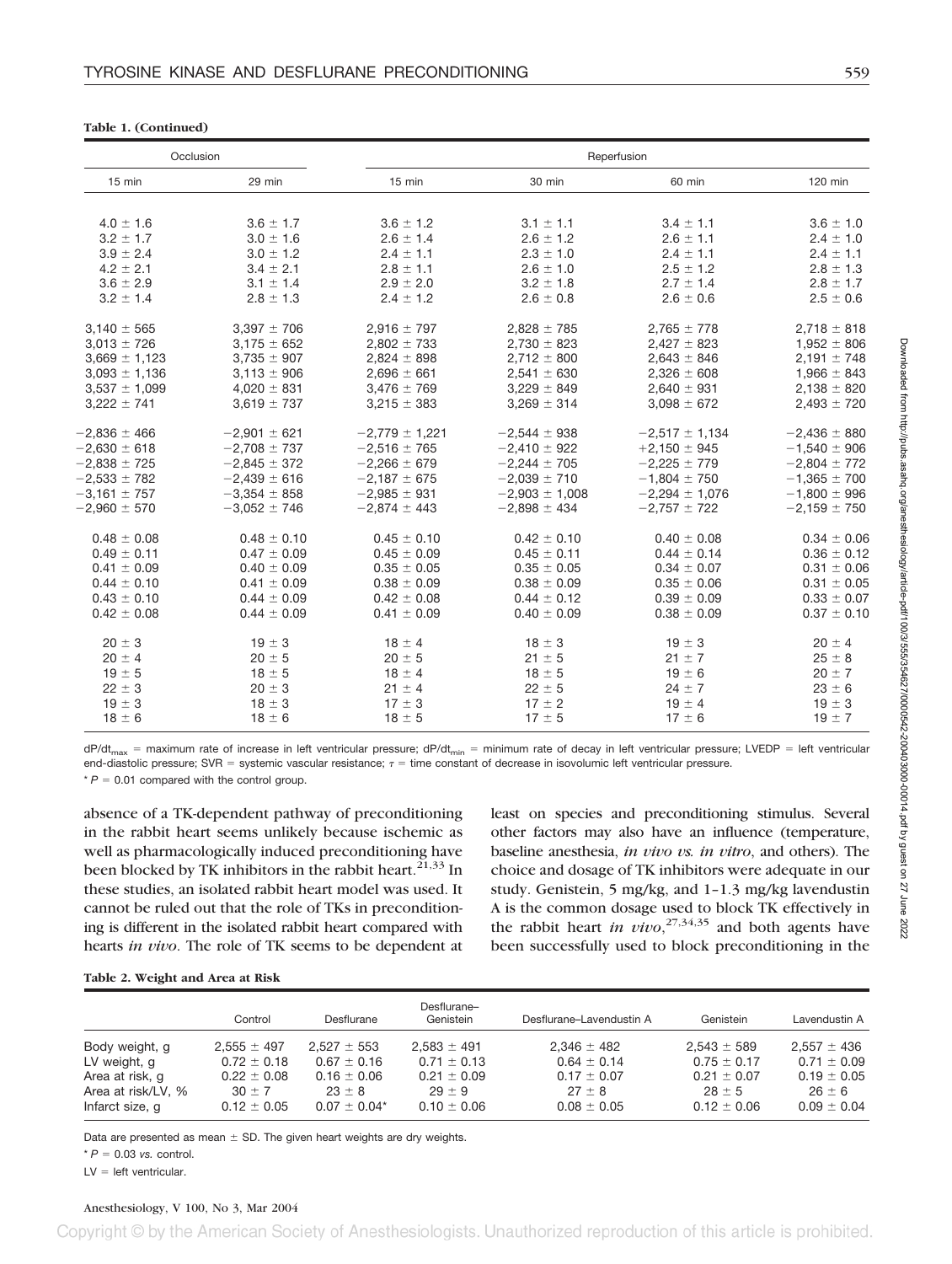

**Fig. 3. Infarct size as a percentage of the area at risk in the control, desflurane (Des), desflurane genistein (Des Gen), desflurane lavendustin A (Des Lav), genistein (Gen), and** lavendustin A (Lav) groups. Data are presented as mean  $\pm$  SD.

rabbit heart *in vitro*. <sup>36</sup> A parallel pathway of TK and PKC, dependent on the force of the stimulus as suggested by Fryer *et al.*, <sup>15</sup> seems a possible explanation for our findings. One could speculate that 15 min of inhalation of 8.9% desflurane activates more than one pathway leading to protection and that a shorter administration time could then induce a TK-dependent pathway, but this issue has not been investigated. However, especially for rabbit hearts, there is evidence of a downstream localization of TK in signal transduction. $21,27$ 

With genistein and lavendustin A, we used two structurally different inhibitors of TK. The isoflavone genistein blocks TK by competitive inhibition at the adenosine triphosphate–binding site of the enzyme. $37$ We did not measure genistein plasma concentration. Therefore, we cannot exclude that genistein had already left the binding site when TK was activated by desflurane inhalation. However, lavendustin A is a extremely potent and selective inhibitor of TK,<sup>38</sup> with a different mode of action from that of genistein, and acts as a noncompetitive inhibitor at the adenosine triphosphate– binding site as well as an uncompetitive inhibitor at the substrate-binding site. $39$  The block of TK is irreversible.<sup>40</sup> Therefore, a relevant decrease of action of lavendustin A during our experimental protocol can be excluded, and the blockade of at least this agent was effective during desflurane inhalation and the subsequent index ischemia. Because of the high specificity of both blockers, undesired side effects that affected our results seem to be unlikely. The solvent DMSO was applied at the beginning of each experiment (with or without blocker). An effect of DMSO on IS cannot be ruled out but seems unlikely because control groups in other studies with the same *in vivo* rabbit model from our laboratory not receiving DMSO had similar ISs.<sup>14,41</sup>

In summary, we conclude that desflurane-induced preconditioning is independent of activation of TK. A parallel pathway of TK and PKC could be an explanation. Further investigations are needed to completely elucidate the mechanism of anesthetic preconditioning.

The authors thank Bianca Schorch (Technician, Institute of Physiology, University of Düsseldorf, Düsseldorf, Germany) for excellent technical assistance and Volker Thämer, M.D. (Professor of Physiology, Institute of Physiology, University of Düsseldorf), for his kind support.

## **References**

1. Murry CE, Jennings RB, Reimer KA: Preconditioning with ischemia: A delay of lethal cell injury in ischemic myocardium. Circulation 1986; 74:1124–36

2. Shiki K, Hearse DJ: Preconditioning of ischemic myocardium: Reperfusion induced arrhythmias. Am J Physiol 1987; 253:H1470–6

3. Schulz R, Post H, Sakka S, Wallbridge DR, Heusch G: Intraischemic preconditioning: Increased tolerance to sustained low-flow ischemia by a brief episode of no-flow ischemia without intermittent reperfusion. Circ Res 1995; 76:942–50

4. Heidland UE, Heintzen MP, Schwartzkopff B, Strauer BE: Preconditioning during percutaneous transluminal coronary angioplasty by endogenous and exogenous adenosine. Am Heart J 2000; 140:813–20

5. McPherson BC, Yao Z: Morphine mimics preconditioning via free radical signals and mitochondrial KATP channels in myocytes. Circulation 2001; 103: 290–5

6. Cason BA, Gamperl AK, Slocum RE, Hickey RF: Anesthetic-induced preconditioning: Previous administration of isoflurane decreases myocardial infarct size in rabbits. ANESTHESIOLOGY 1997; 87:1182–90

7. Zaugg M, Lucchinetti E, Spahn DR, Pasch T, Schaub MC: Volatile anesthetic mimic cardiac preconditioning by priming the activation of mitochondrial  $K_{ATP}$ channels *via* multiple signaling pathways. ANESTHESIOLOGY 2002; 97:4-14

8. Novalija E, Varadarajan SG, Camara AKS, An J, Chen Q, Riess ML, Hogg N, Stowe DF: Anesthetic preconditioning: Triggering role of reactive oxygen and nitrogen species in isolated hearts. Am J Physiol 2002; 283:H44–52

9. Piriou V, Chiari P, Lhuillier F, Bastien O, Loufoua J, Raisky O, David JS, Ovize M, Lehot JJ: Pharmacological preconditioning: Comparison of desflurane, sevoflurane, isoflurane and halothane in rabbit myocardium. Br J Anaesth 2002; 89: 486–91

10. Belhomme D, Peynet J, Louzy M, Launay JM, Kitakaze M, Menasche P: Evidence for preconditioning by isoflurane in coronary artery bypass graft surgery. Circulation 1999; 100:340II-4II

11. Julier K, da Silva R, Garcia C, Bestmann L, Frascarolo P, Zollinger A, Chassot PG, Schmid RR, Turina MI, von Segesser LK, Pasch T, Spahn DR, Zaugg M: Preconditioning by sevoflurane decreases biochemical markers for myocardial and renal dysfunction in coronary artery bypass graft surgery: Double-blinded, placebo-controlled, multicenter study. ANESTHESIOLOGY 2003; 98:1315–27

12. Kersten JR, Gross GJ, Pagel PS, Warltier DC: Activation of adenosine triphosphate–regulated channels. ANESTHESIOLOGY 1998; 88:495–513

13. Pain T, Yang XM, Critz SD, Yue Y, Nakano A, Liu GS, Heusch G, Cohen MV, Downey JM: Opening of mitochondrial K(ATP) channels triggers the preconditioned state by generating free radicals. Circ Res 2000; 87:460–6

14. Müllenheim J, Ebel D, Fräßdorf J, Preckel B, Thämer V, Schlack W: Isoflurane preconditions myocardium against infarction *via* release of free radicals. ANESTHESIOLOGY 2002; 96:934–40

15. Fryer RM, Schultz JE, Hsu AK, Gross GJ: Importance of PKC and tyrosine kinase in single or multiple cycles of preconditioning in rat hearts. Am J Physiol 1999; 276:H1229–35

16. Müllenheim J, Fräßdorf J, Preckel B, Thämer V, Schlack W: Ketamine, but not *S*()-ketamine blocks ischemic preconditioning in rabbit hearts *in vivo*. ANESTHESIOLOGY 2001; 94:630–6

17. Doorley BM, Waters SJ, Terrell RC, Robinson JL: MAC of I-653 in beagle dogs and New Zealand white rabbits. ANESTHESIOLOGY 1988; 69:89–91

18. Oldenburg O, Cohen MV, Yellon DM, Downey JM: Mitochondrial KATP channels: Role in cardioprotection. Cardiovasc Res 2002; 55:429–37

19. Kersten JR, Schmeling TJ, Pagel PS, Gross GJ, Warltier DC: Isoflurane mimics ischemic preconditioning *via* activation of K<sub>ATP</sub> channel: Reduction of myocardial infarct size with an acute memory phase. ANESTHESIOLOGY 1997; 87: 361–70

20. Uecker M, da Silva R, Grampp T, Pasch T, Schaub MC, Zaugg M: Translocation of protein kinase C isoforms to subcellular targets in ischemic and anesthetic preconditioning. ANESTHESIOLOGY 2003; 99:138-47

21. Baines CP, Wang L, Cohen MV, Downey HF: Protein tyrosine kinase is downstream of protein kinase C for ischemic preconditioning's anti infarct effect in the rabbit heart. J Mol Cell Cardiol 1998; 30:383–92

22. Yang XM, Sato H, Downey JM, Cohen MV: Protection of ischemic preconditioning is dependent upon a critical timing sequence of protein kinase C activation. J Mol Cell Cardiol 1997; 29:991–9

23. Gniadecki R: Nongenomic signaling by vitamin D: A new face of Src. Biochem Pharmacol 1997; 56:1273-

24. Maulik N, Watanabe M, Zu YL, Huang CK, Cordis GA, Schley JA, Das DK:

Downloaded from http://pubs.asahq.org/anesthesiology/article-pdf/100/3/555/354627/0000542-200403000-00014.pdf by guest on 27 June 2022

Downloaded from http://pubs.asahq.org/anesthesiology/article-pdf/100/3/555/354627/0000442-200403000-00014.pdf by guest on 27 June 2022